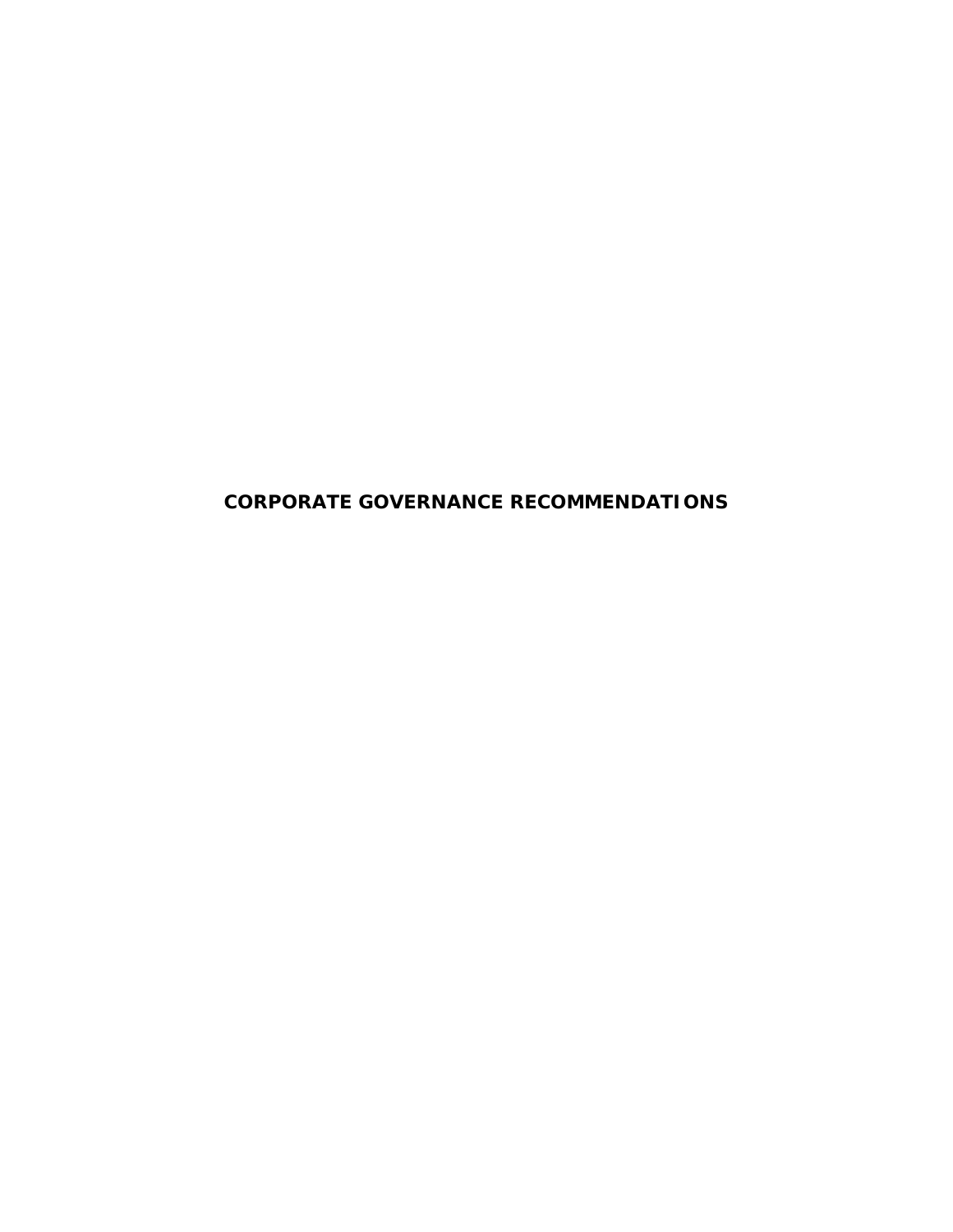#### **INTRODUCTION**

In November 2004 The Tallinn Stock Exchange and Financial Supervision Authority conducted a roundtable of so called wise men, during which people associated with various economic sectors came together collectively as a group of experts. The purpose of the roundtable was to point out the principles of corporate governance necessary to be fixed as a matter of good practice from the vantage point of issuers, (minority) shareholders, managers, auditors and other interested parties. The purpose of this roundtable was also to formulate these principles of corporate governance into established Corporate Governance Recommendations. Presently, the proper and appropriate principles are assembled in these Corporate Governance Recommendations.

These Corporate Governance Recommendations are to be carried out primarily by companies whose shares have been admitted to trading on a regulated market operating in Estonia ("**Issuers"**), except for investment funds registered as public limited companies. Other companies may also choose to comply with these Corporate Governance Recommendations and shareholders and partners of such companies are encouraged to follow these principles upon organizing their management and management control of the company.

The principles described in these Corporate Governance Recommendations are recommended to be carried out by Issuers and each Issuer shall decide whether or not they will adopt these principles as a basis for organizing their management. Issuers shall describe, in accordance with the "Comply or Explain" principle, their management practices in a Corporate Governance Recommendations Report and confirm their compliance or not with the Corporate Governance Recommendations. If the Issuer does not comply with Corporate Governance Recommendations, it shall explain in the report the reasons for its non-compliance. The Corporate Governance Recommendations Report shall be a separate chapter of the Management Report contained in the Annual Report.

The Corporate Governance Recommendations describe conduct, which contributes to better and more transparent of management and management control of companies:

- From one side, the Corporate Governance Recommendations must be a model for Issuers to organize their management, above all taking into account the Issuer's interests, and provide adequate opportunity for investors and other interested parties to supervise the management.
- From the other side, adherence to Corporate Governance Recommendations contributes to harmonization of disclosure and management requirements of Issuers, which is directed towards equality of treatment of investors and shareholders.

Based on these objectives, the Corporate Governance Recommendations will help structure the work of the management board, supervisory board, general meeting and also the disclosure of information related to the management and management control

These Corporate Governance Recommendations are prepared on the basis of Estonian legislation, structure of shareholders of Issuers acting in Estonia and taking into account the main problems that arise in company management. In rare cases,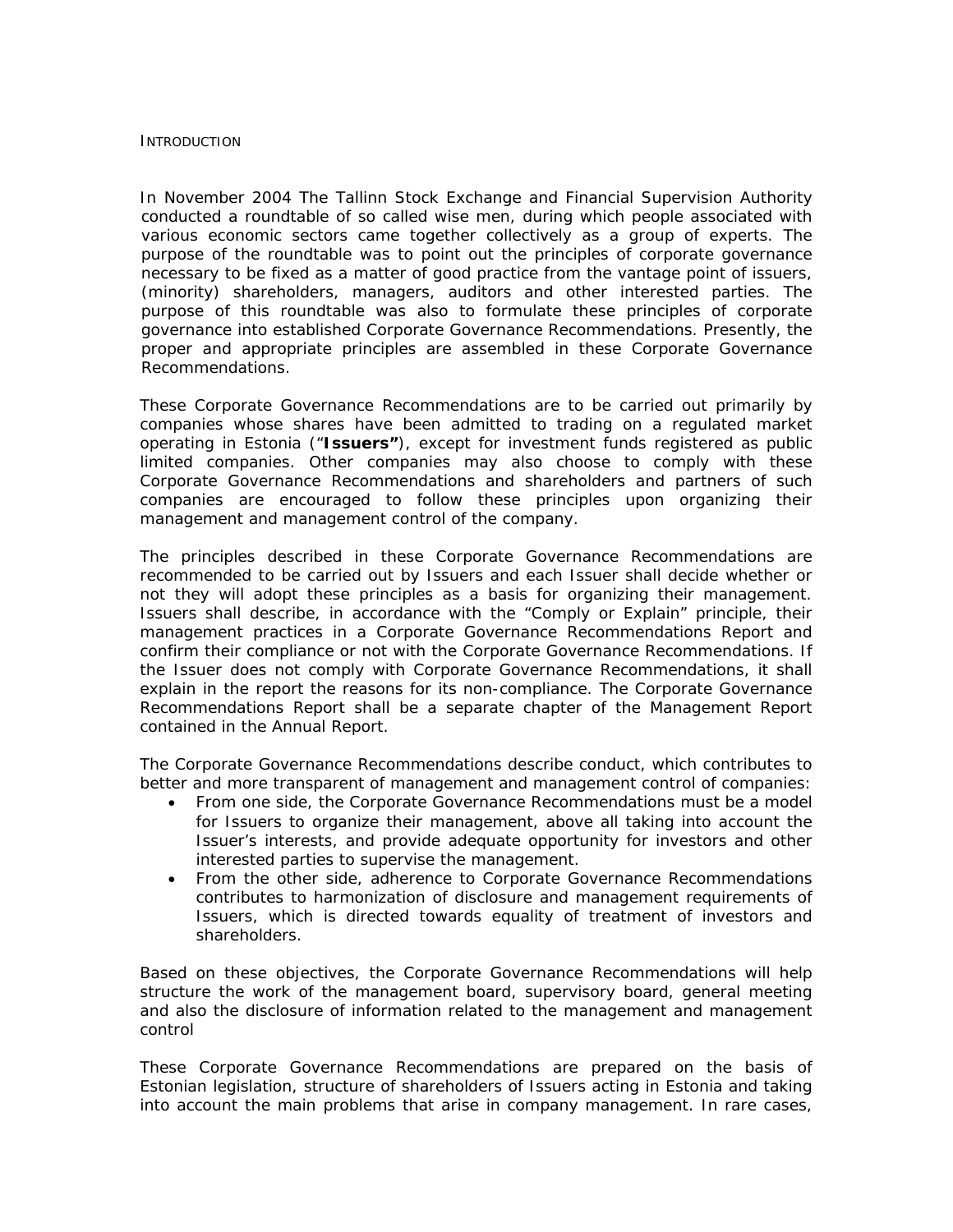behavior has been described where the requirements of Issuers are higher than those arising in legislation. The bases of these exemptions lie in the principle that an Issuer whose shares have been admitted to trading on a regulated market must be guided by increased diligence in organization of management of itself and ensure the equality of treatment of all shareholders.

Issuers must comply with the "Comply or Explain" principle as of 1 January 2006. For example, if an Issuer's next financial year begins in 01 January 2006, it shall prepare a Corporate Governance Recommendations Report concerning the 2006 year. In this Report the Issuer shall reflect the compliance with the Corporate Governance Recommendations upon organization of the general shareholders' meeting conducted in 2006 or upon resolving other issues related to company management. However, the Issuer may choose to comply with the Corporate Governance Recommendations before this deadline.

# I GENERAL MEETING

 $\overline{a}$ 

## 1.1 Exercise of shareholders rights

1.1.1. Every shareholder shall be ensured the right to participate in the general meeting, to speak in the general meeting on themes presented in the agenda, and to present reasoned questions and make proposals.

The exercise of shareholders' rights shall be ensured in such a way that it is not hindered by unreasonable formalities or made inconvenient for shareholders in any other way, meaning above all the time and place of holding the General Meeting, data availability and conducting of the General Meeting. The General Meeting shall be conducted at the location of the Issuer and at a reasonable time and place, ensuring that a majority of shareholders have the possibility to participate in the General Meeting.

Issuers shall enable shareholders to present questions on items mentioned in the agenda, including prior to the day of the General Meeting. In the notice calling the General Meeting the Issuer shall include the address or e-mail address to which the shareholders can send questions. Issuers shall guarantee a response to reasoned questions on the General Meeting during hearing of a corresponding subject or before the holding of the General Meeting giving shareholders enough time for examining the response. If possible, the Issuer shall give its responses to questions presented before holding the General Meeting and shall publish the question and response on its website.

A controlling shareholder<sup>1</sup> (stakeholder) shall refrain from unreasonably harming the rights of other shareholders, both at the General Meeting and upon organizing the Issuers management, and shall not abuse his position.

<span id="page-2-0"></span><sup>&</sup>lt;sup>1</sup> Hereinafter "controlling shareholder" signifies a person specified in § 10 subsection. 1 of the Securities Market Act.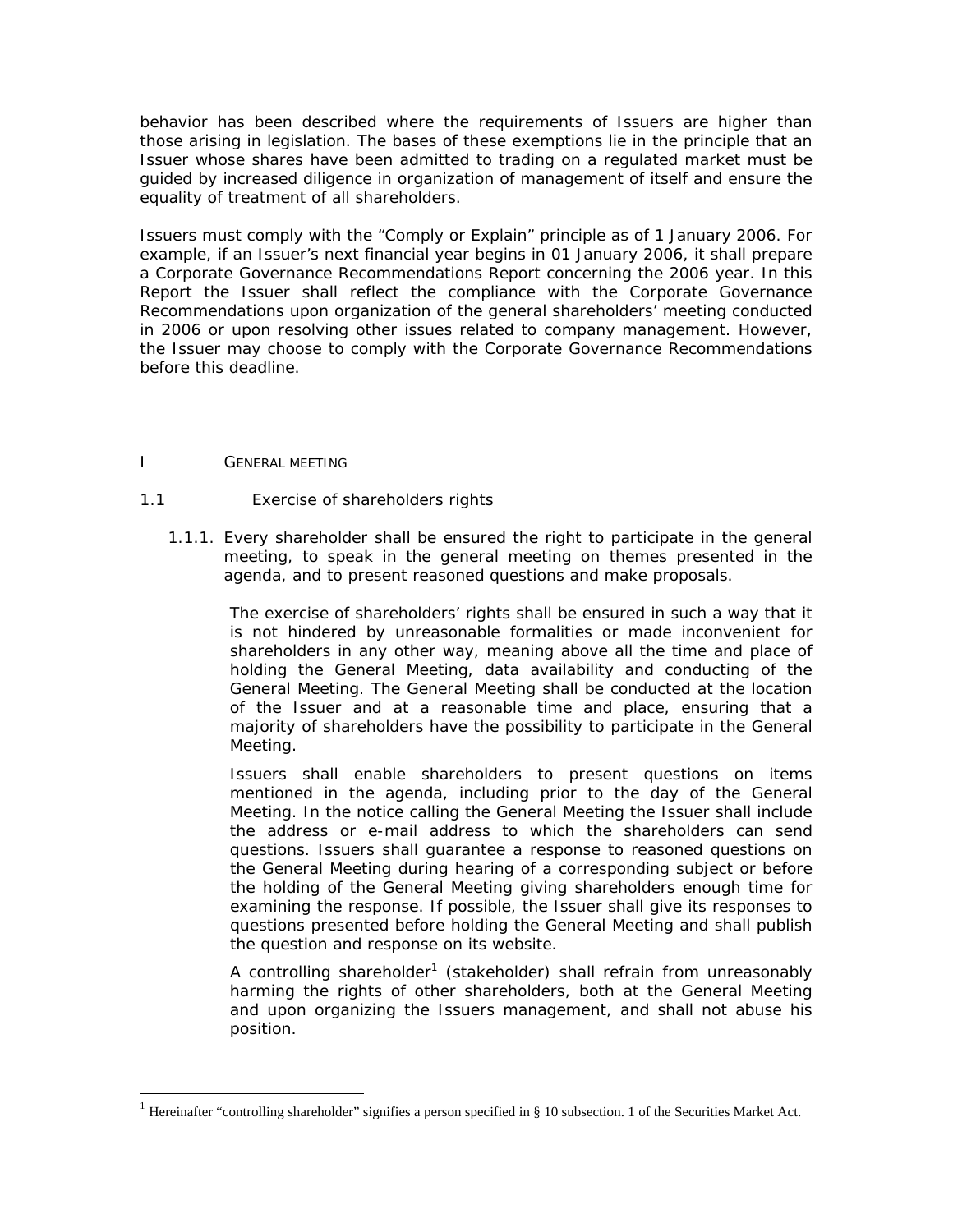- 1.1.2. Under the articles of association of the Issuer, it shall not be allowed to grant different types of shares with rights which would result in unequal treatment of shareholders in voting (e.g., requiring agreement from holders of a particular type of shares for purposes of passing a resolution at the General Meeting).
- 1.1.3. Issuers shall facilitate the personal participation of shareholders at the General Meeting, but shall not make it difficult for representatives to participate in and vote at the General Meeting. The Issuer shall notify shareholders as precisely as possible regarding the date, time and address of the General Meeting.

If an Issuer itself or by his employees/representatives organizes the representation of a shareholder at a General Meeting, it shall do so in such a manner that the orders given by the shareholder with regard to voting are executed.

The representative of the Issuer shall participate in the General Meeting and shall be accessible to the shareholders during the holding of the General Meeting.

- 1.2. Calling of a General Meeting and information to be published
	- 1.2.1. Notice calling the General Meeting shall be sent to shareholders and/or published in daily national newspaper concurrently with making it available on the Issuer's website.

The Issuer shall notify shareholders regarding the calling an extraordinary General Meeting immediately after deciding to call the General Meeting. The notice shall indicate the reason for calling the Extraordinary Meeting and who made the proposal to call it (e.g., management board, supervisory board, shareholders or auditor). Information concerning the Extraordinary Meeting shall be immediately published on Issuer's website.

1.2.2. The Management Board and Supervisory Board shall deliver all information available to them or essential information provided to them necessary for passing a resolution at the General Meeting to shareholders concurrently with the notice of calling the General Meeting.

Issuers shall provide the reasons for calling the General Meeting and explanations for items included on the agenda, determining changes essential to shareholder (for instance changing the articles of association, issuance of additional shares or other securities associated with shares or extraordinary transactions the content of which is the sale of all or a majority of the assets or the company or which are concluded with a person related to the Issuer). If the General Meeting is called by shareholders, the Supervisory Board or auditor or if an item has been entered on the agenda at the request of the Management Board or a shareholder, the bodies or persons requesting the calling of General Meeting or entering an item on the agenda shall provide their reasons and explanations.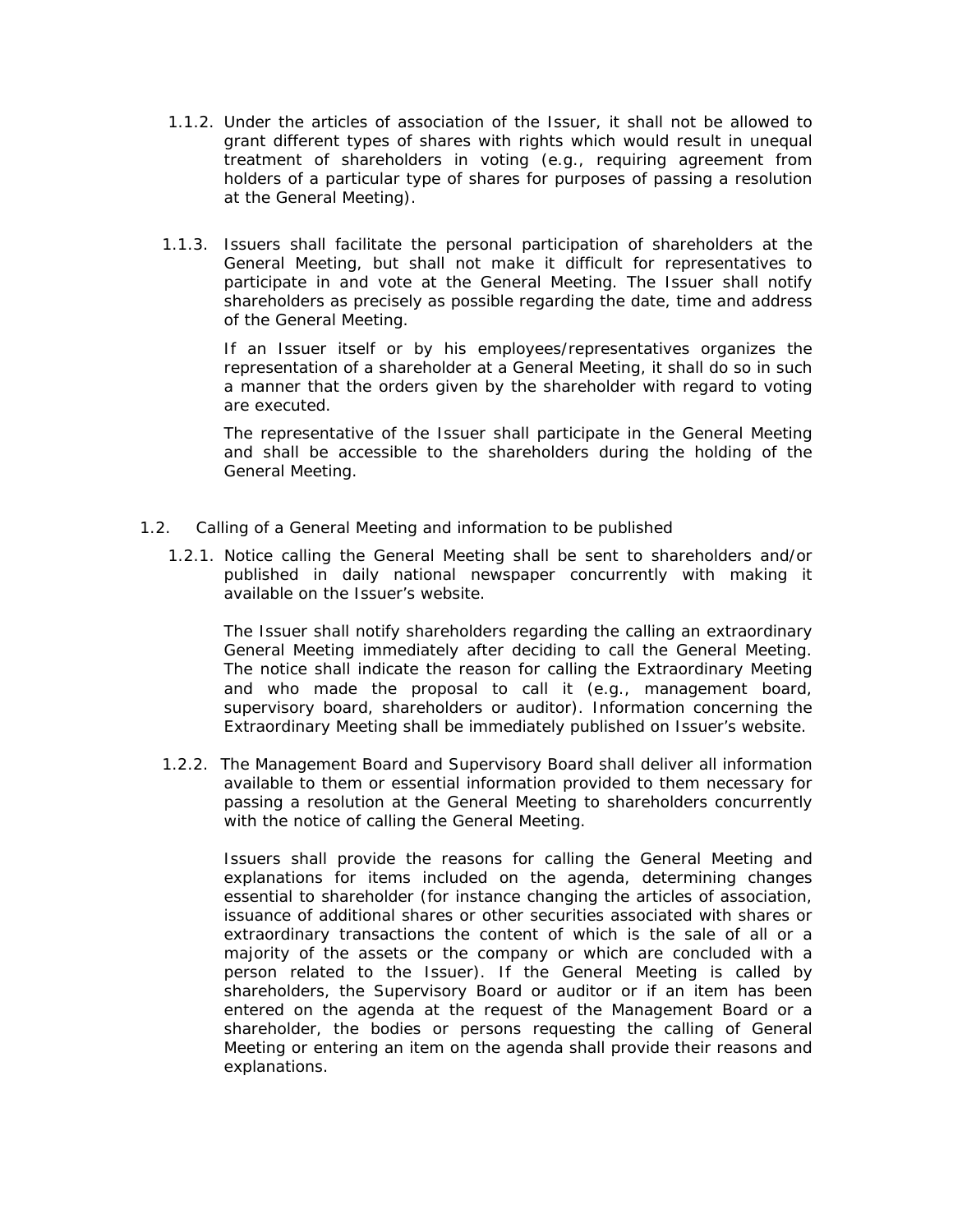The shareholders shall be permitted to examine information regarding questions shareholders have presented to the Issuer in connection with the holding of the General Meeting if this information is connected with an agenda item of the General Meeting. The Management Board or Supervisory Board has the right to withhold this information, if this is in contravention of the Issuers interests. Is such case, the Management Board and Supervisory Board shall justify the withholding of the information.

Information to shareholders must also be provided in Estonian.

1.2.3. The Management Board shall publish on the Issuer's website the essential information connected with the agenda provided to it or otherwise available concurrently with compliance with the General Meeting calling requirements provided by law.

Depending on the General Meeting agenda the essential information shall be deemed the profit distribution proposal, draft articles of association together with an indication of the proposed amendments; essential conditions and agreements or draft contracts issuance of securities or other transactions connected with the company (e.g., merger, sale of property etc.), information regarding candidates for Supervisory Board members or auditors etc.

Information shall be published concerning a Supervisory Board member candidates' participation in supervisory boards, management boards or the management of other companies.

1.2.4. Within a reasonable period of time prior to holding a General Meeting the Supervisory Board shall publish its proposed agenda items on the Issuer's website.

If shareholders make substantive proposals to items on the agenda or proposals diverging from those of the Supervisory Board prior to the General Meeting the Issuer shall publish the proposals on its website.

- 1.3. Procedure of the General Meeting
	- 1.3.1. The Chair of the General Meeting shall ensure that the General Meeting is conducted in a smooth manner, i.e. swift while considering the interests of all interested parties. The General Meeting shall be conducted in the Estonian language.

The Chairman of the Supervisory Board and members of the Management Board cannot be elected as Chair of the General Meeting

1.3.2. Members of the Management Board, the Chairman of the Supervisory Board and if possible, the members of the Supervisory Board and at least one of the auditors shall participate in the General Meeting.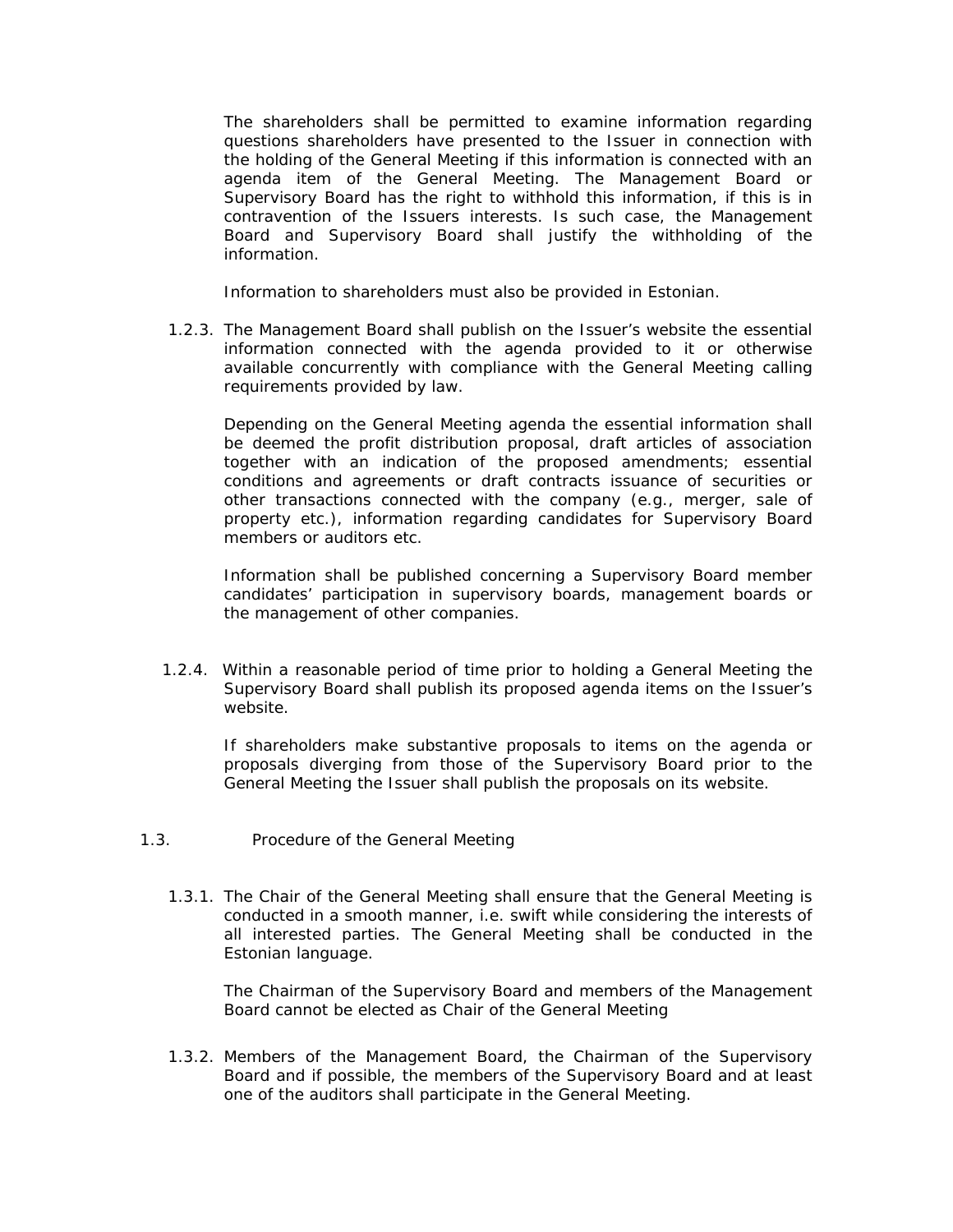Supervisory Board member candidates who have not formerly been a Supervisory Board member and candidates for auditor shall participate in the General Meeting.

1.3.3. Issuers shall make participation in the General Meeting possible by means of communication equipment (Internet) if the technical equipment is available and where doing so is not too cost prohibitive for the Issuer.

Profit distribution shall be considered in General Meeting as a separate agenda item and a separate resolution shall be passed regarding it.

### II Management BOARD

## 2.1. Duties

2.1.1. The Management Board shall make independent day-to-day decision without favoring personal and/or controlling shareholder's interests.

The Management Board shall make decisions based on the best interests of the Issuer and all shareholders and it obliges to ensure reasonable development of the Issuer according to goals and strategy set.

- 2.1.2. The Management Board shall use its best efforts to ensure that the Issuer and all companies belonging to Issuer's group shall comply in their activities with current legislation in force.
- 2.1.3. The Management Board shall ensure that it undertakes proper risk management and internal audit controls in the activities of the Issuer and those proceeding from its activities.

To guarantee proper risk management and internal audit the Management Board shall:

- analyze risks connected with the purpose of the activities and financial objectives of the Issuer (incl. environmental, competitive and legal risks);
- prepare adequate internal control provisions;
- elaborate forms for drawing up financial reports and instructions for drawing up these reports; and
- organize the system of control and reporting.

### 2.2. Composition and charge

2.2.1. The Management Board shall have more than one (1) member and a Chairman elected by its members.

The Management Board or Supervisory Board shall establish an area of responsibility for each member of the Management Board, defining as clearly as possible the duties and powers of each board member. The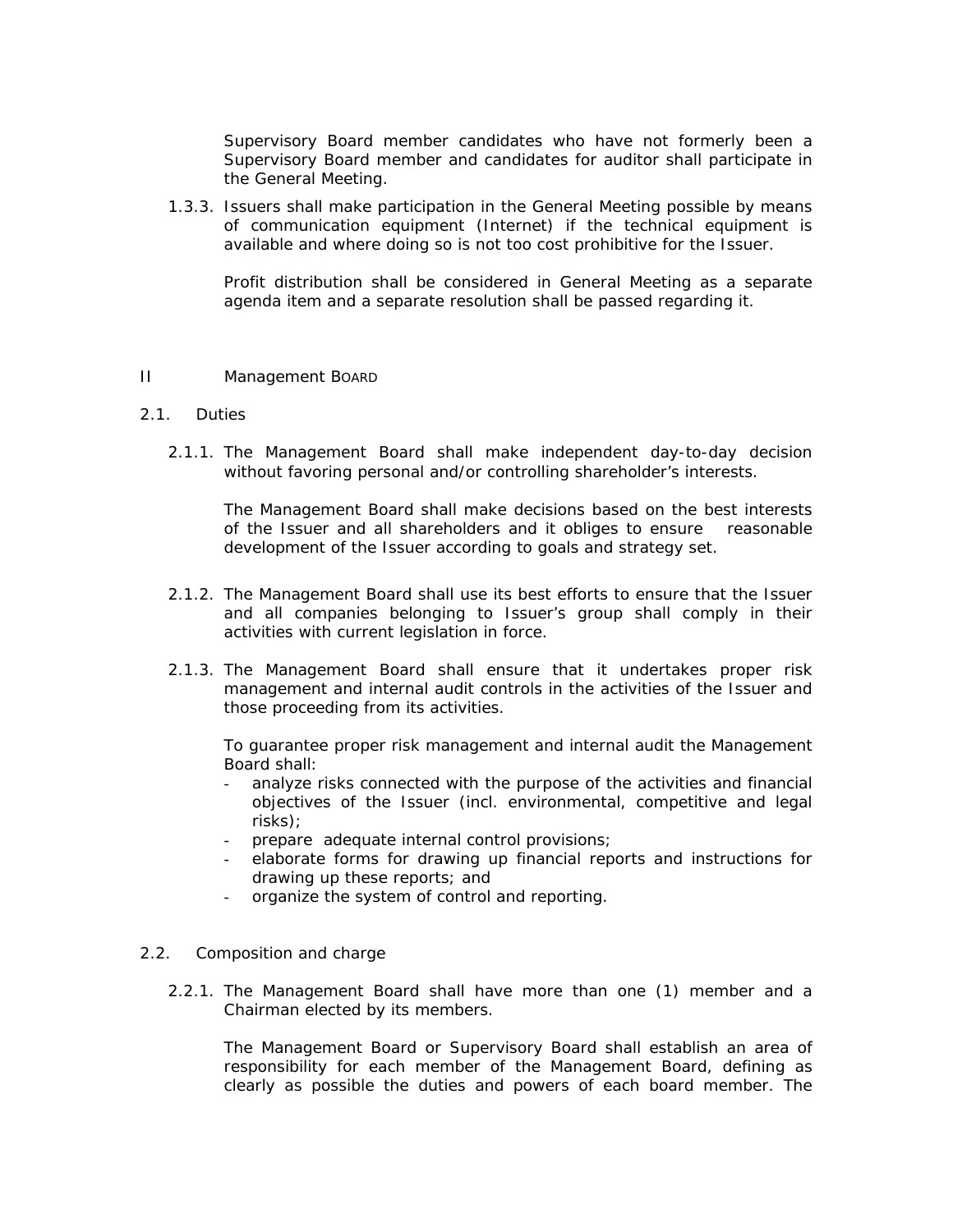principles for co-operation between members of the board shall also be established.

The Chairman of the Supervisory Board shall conclude a contract of service with each member of the board for discharge of their functions

- 2.2.2. The member of the Management Board shall not be at the same time a member of more than two management boards of an Issuer and shall not be the Chairman of the Supervisory Board of another Issuer. A member of the Management Board can be the Chairman of the Supervisory Board in company belonging to same group as the Issuer.
- 2.2.3. The bases for Management Board remuneration shall be clear and transparent. The Supervisory Board shall discuss and review regularly the bases for Management Board remuneration.

Upon determination of the Management Board remuneration, the Supervisory board shall be guided by evaluation of the work of the Management Board members. Upon evaluation of the work the Management Board members, the Supervisory Board shall above all take into consideration the duties of each member of the Management Board, their activities, the activities of the entire Management Board, the economic condition of the Issuer, the actual state and future prediction and direction of the business in comparison with the same indicators of companies in the same economic sector.

Remuneration of members of the Management Board, including bonus schemes, shall be such that they motivate the member to act in the best interest of the Issuer and refrain from acting in their own or another person's interest.

2.2.4. The use of long-term bonus systems (for example options, pension programs) shall be connected with the activities of the Management Board member and shall be based on explicit and comparable pre-determined factors. The factors, which are the basis for determining the bonus scheme shall not be changed retroactively.

The Supervisory Board can limit the bonus scheme granted earlier in exceptional cases not foreseeable at the time of determining the bonus scheme.

2.2.5. The bonus scheme of a Management Board member that is connected with the securities of the Issuer, as well as changes in such bonus schemes shall be approved at the General Meeting of the Issuer. The exercise date for share option shall be determined at the General Meeting of the Issuer.

When granting share options, the Issuer shall comply with the rules and regulations of the Tallinn Stock Exchange.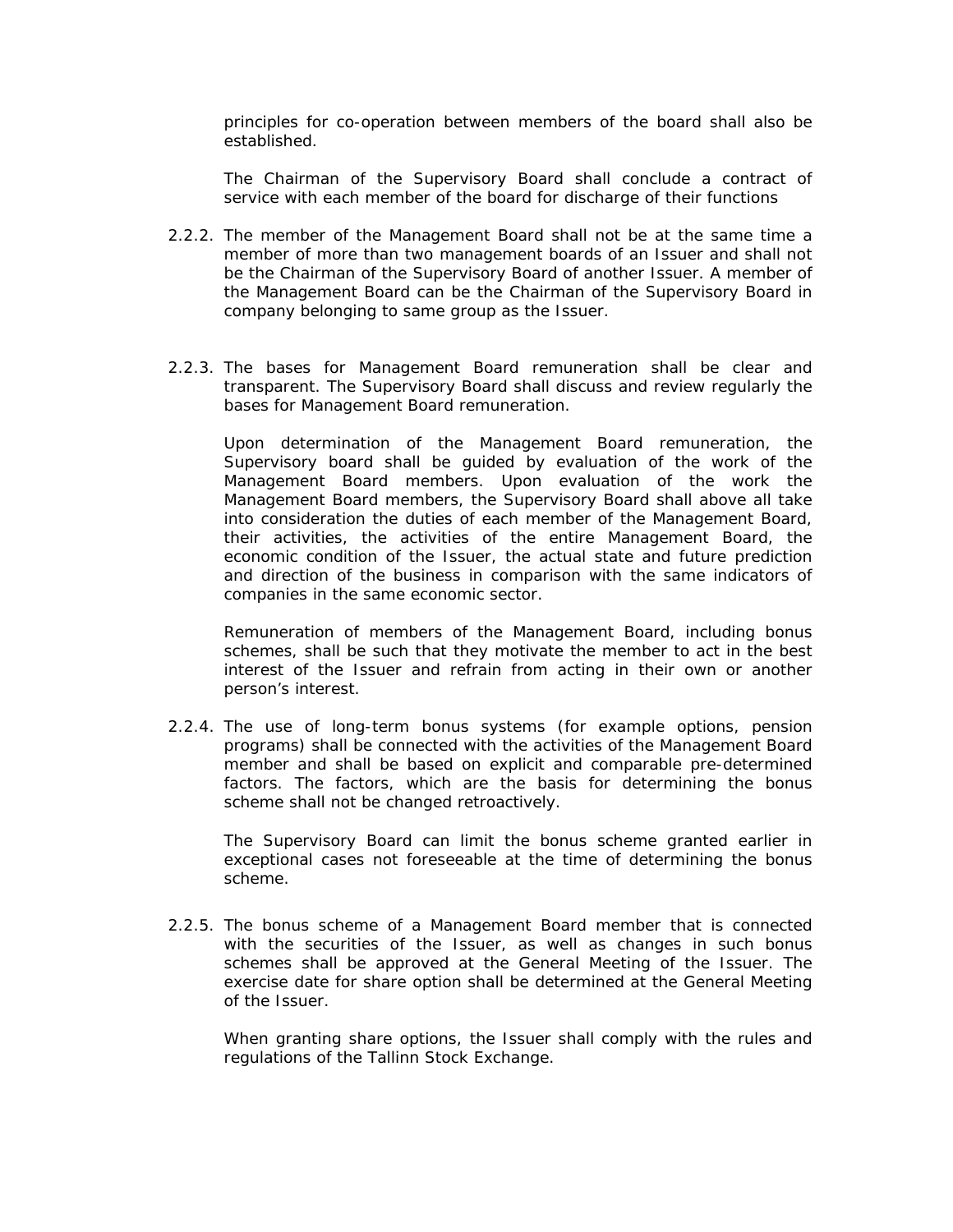- 2.2.6. Severance packages of a Management Board member are connected with their prior work performance and shall not be payable if doing so would harm the interests of the Issuer.
- 2.2.7. Basic wages, performance pay, severance packages, other payable benefits and bonus schemes of a Management Board member as well as their essential features (incl. features based on comparison, incentives and risk) shall be published in clear and unambiguous form on website of the Issuer and in the Corporate Governance Recommendations Report. Information published shall be deemed clear and unambiguous if it directly expresses the amount of expense to the Issuer or the amount of foreseeable expense as of the day of disclosure.

The Chairman of the Supervisory Board shall present the essential aspects of the management board remuneration and changes in it to the General Meeting. If the remuneration of some of the Management Board members has occurred on a different base, then the General Meeting shall be presented the differences together with the reasons therefore.

- 2.3. Conflict of interests
	- 2.3.1. Members of the Management Board shall avoid conflicts of interests in their activity. Member of the Management Board shall not make decisions on the basis of their own interests or use business offers addressed to Issuer in their own interests

Members of the Management Board shall inform the Supervisory Board and other members of the Management Board regarding the existence of a conflict of interests before the conclusion of a contract of service and immediately upon arising of it later. Members of the Management Board shall promptly inform other Management Board members and the Chairman of the Supervisory Board of any business offer related to business activity of the Issuer made to them, a person close to them or a person connected with them.

Persons close to members of the Management Board include spouses, children who are minors and persons having shared a household with them for at least one year. Persons connected with members of the Management Board include civil law partnerships or legal persons managed or controlled by them or persons close to them as well as the civil law partnerships or legal persons whose management is significantly influenced by them or persons close to them or which is made for the benefit of them or persons close to them and which economic interests are to a significant extent similar with their economic interests or economic interests of persons close to them.

2.3.2. The Supervisory Board shall approve the transactions which are significant to the Issuer and concluded between the Issuer and a member of its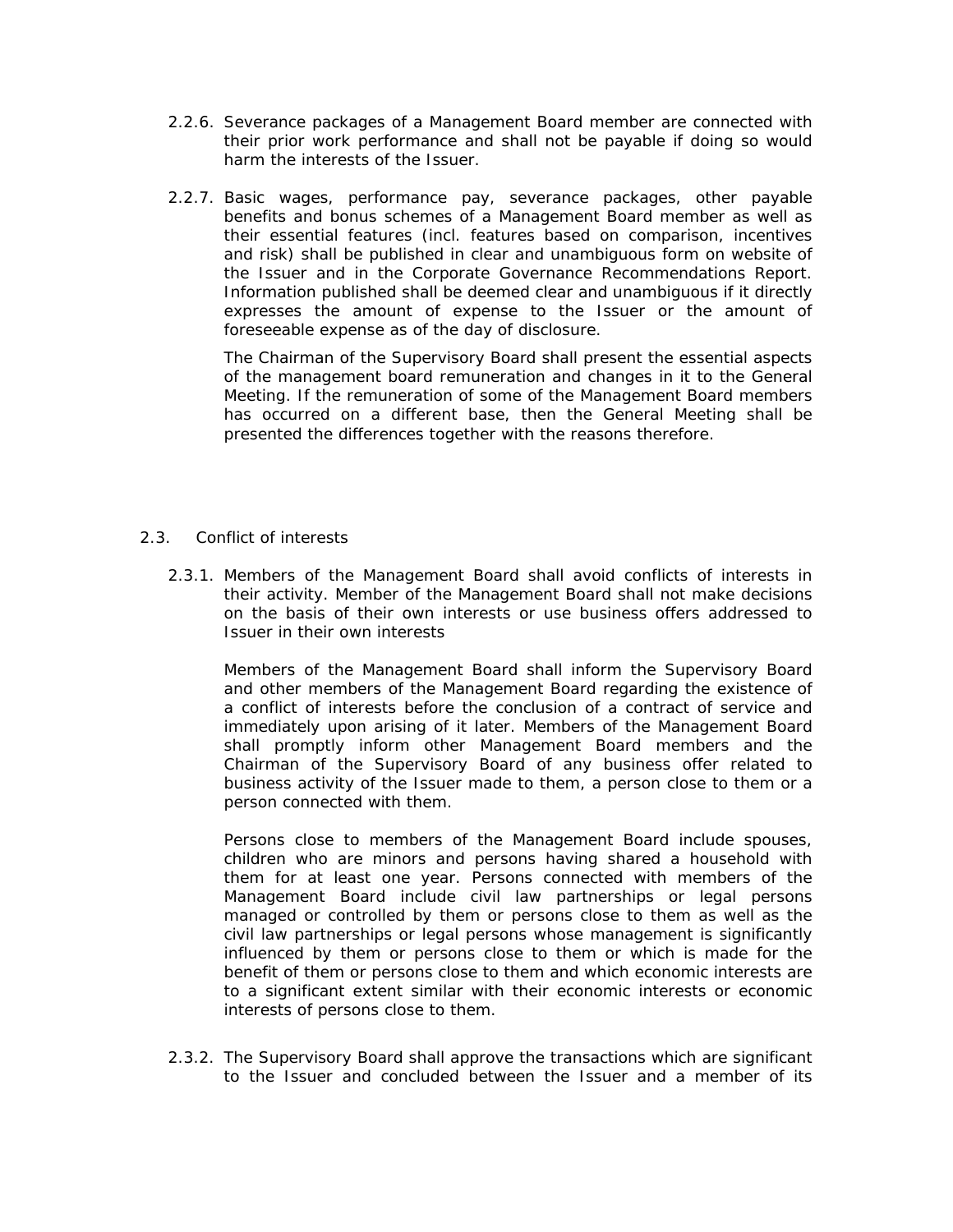Management Board or another person connected/close to them and shall determine the terms of such transactions

Transactions approved by Supervisory Board between the Issuer and a member of the Board, a person close to them or a person connected to them shall be published in the Corporate Governance Recommendations Report.

2.3.3. A member of the Management Board shall strictly adhere to the prohibitions of competition prescribed by the Commercial Code (*Commercial Code § 312)* and shall promptly inform the Supervisory Board of their intention to engage directly or indirectly in an enterprise in the same field of activity as the Issuer.

Members of the Management Board may engage in other duties alongside their duties as members of the Management Board only on approval of the Supervisory Board.

2.3.4. A member of the Management Board or employee of the Issuer shall not demand or take money or other benefits from third parties in connection with their work and shall not provide unlawful or ungrounded advantages to third parties in name of the Issuer.

### III SUPERVISORY BOARD

- 3.1. Duties
	- 3.1.1. The duty of the Supervisory Board is to manage internal control of the Management Board activities. The Supervisory Board shall participate in making important decisions relating to the activities of the Issuer. The Supervisory Board shall act independently and in the best interests of the Issuer and all shareholders.
	- 3.1.2. The Supervisory Board shall determine and regularly review the Issuers strategy, general plan of action, principles of risk management and annual budget. The Supervisory Board shall together with the Management Board ensure long-term planning of the Issuer's activity.

The Chairman of the Supervisory Board shall maintain regular contact with the Management Board, in particular with the Chairman of the Management Board and shall discuss with them the issues related to the Issuer's strategy, business activity and risk management.

The Chairman of the Management Board shall promptly inform the Chairman of the Supervisory Board of any significant event, which may affect the Issuers development and management. The Chairman of the Supervisory Board shall inform the Supervisory Board of it and call an Extraordinary Meeting of the Supervisory Board if necessary.

3.1.3. The Supervisory Board shall regularly assess the activities of the Management Board and its implementation of the Issuer's strategy, financial condition, risk management system, the lawfulness of the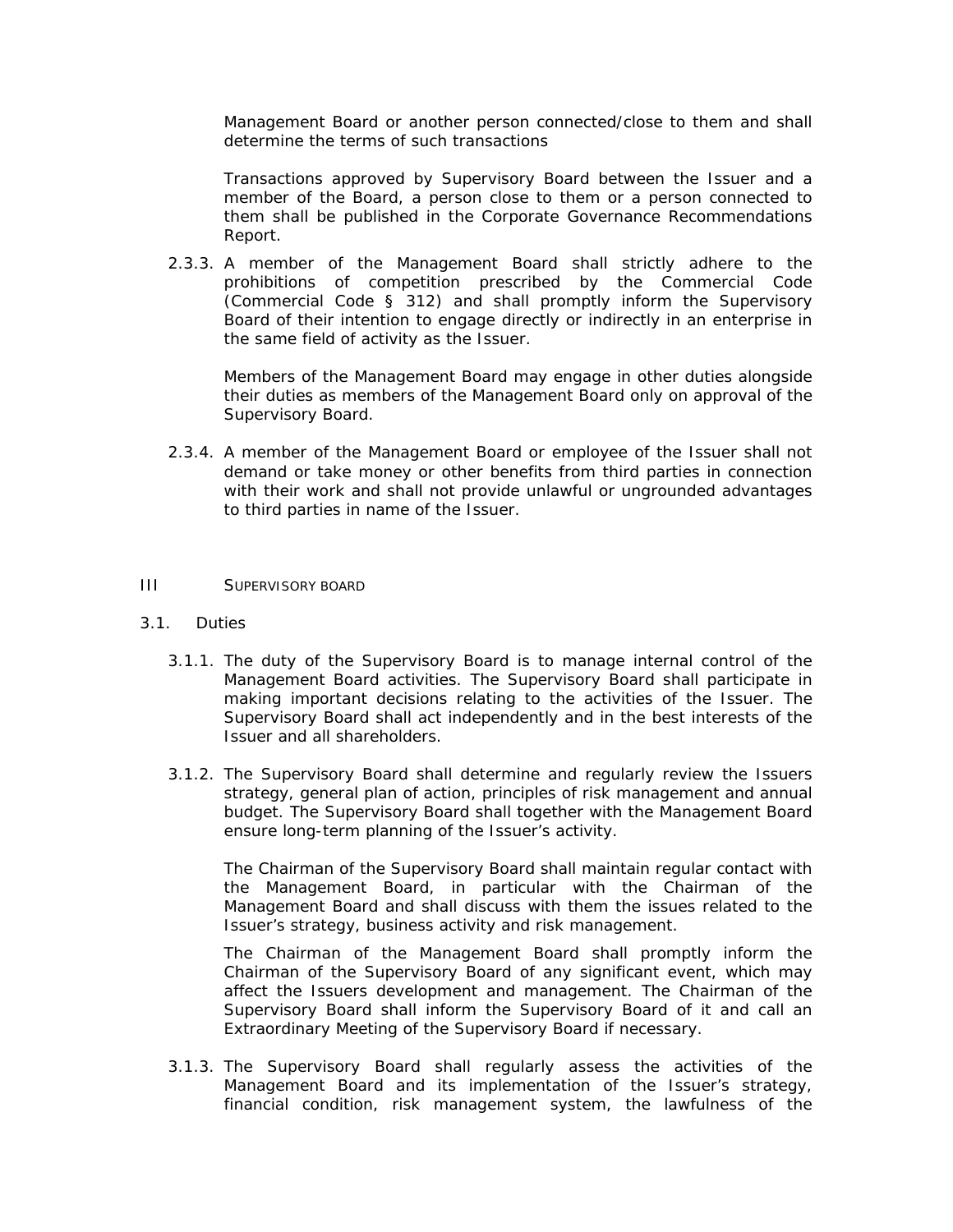Management Board activities and whether essential information concerning the Issuer has been communicated to the Supervisory Board and the public as required.

Upon the establishment of committees (audit committee, remuneration committee etc.) by the Supervisory Board, the Issuer shall publish on its website their existence, duties, membership and position in the organization. Upon change of the committee structures, the Issuer shall publish the content of such changes and the period during which the procedures are in effect.

3.1.4. The Chairman of the Supervisory Board manages the work of the Supervisory Board

The Chairman of the Supervisory Board shall determine the agenda of the Supervisory Board meeting, chair meetings, monitor the efficiency of the Supervisory Board's work, organize the transmission of information to the members of the Supervisory Board, ensure that the Supervisory Board has enough time to prepare for decisions and examine information and represent the Supervisory Board in communications with the Management Board.

- 3.2. Composition and charge
	- 3.2.1. The members of the Supervisory Board shall be elected from persons having sufficient knowledge and experience for participation in the work of the Supervisory Board.

Upon the election of a member of the Supervisory Board, the nature of the Supervisory Board's and the Issuer's activities, the risks of conflict of interests and if necessary the age of the potential member shall be taken into account.

The membership of the Supervisory Board shall be sufficiently small to ensure efficient management and sufficiently large to involve necessary know-how.

3.2.2. At least half of the members of the Supervisory Board of the Issuer shall be independent. If the Supervisory Board has an odd number of members, then there may be one independent member less than the number dependent members.

An independent member is a person, who has no such business, family or other ties with the Issuer, a company controlled by the Issuer, a controlling shareholder of the Issuer, a company belonging to the Issuer's group or a member of a directing body of these companies, that can affect their decisions by the existence of conflict of interests. The independence requirements are presented in the annex of the Corporate Governance Recommendations.

No more than two previous members of the Management Board having been members of the Management Board of the Issuer or a company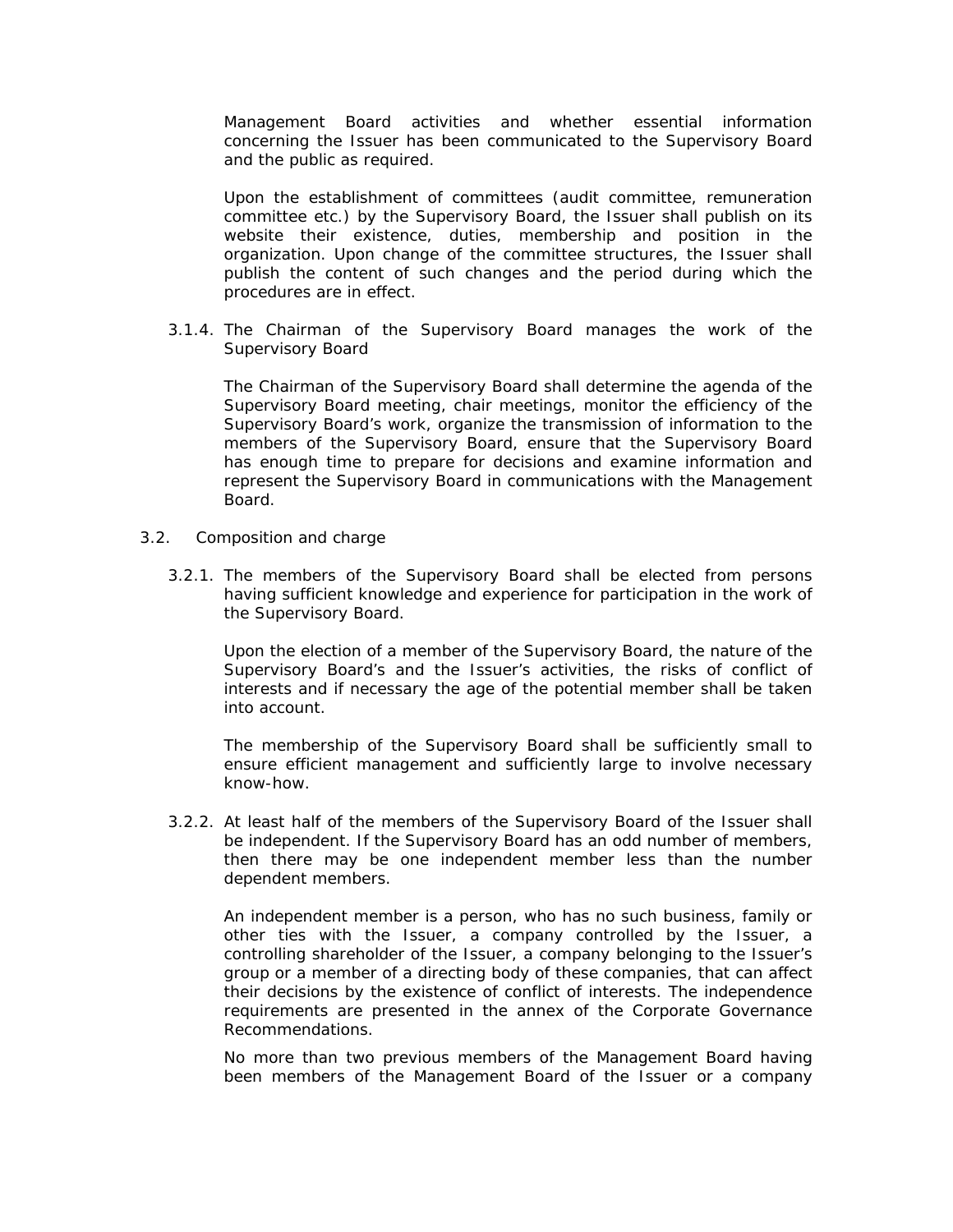controlled by the Issuer within the past three (3) years shall be members of the Supervisory Board at the same time.

- 3.2.3. A member of the Supervisory Board and the Chairman of the Supervisory Board in particular shall ensure that they have enough time to perform the duties of a Supervisory Board member.
- 3.2.4. Upon determination of the remuneration of members of the Supervisory Board, the General Meeting shall take into consideration the duties of the Supervisory Board and their scope and the economic situation of the Issuer. Based on the nature of the Chairman of the Supervisory Board's work, the related requirements of that work may be taken into consideration upon determination of remuneration amount.
- 3.2.5. The amount of remuneration of a member of the Supervisory Board shall be published in the Corporate Governance Recommendations Report, indicating separately basic and additional payment (incl. compensation for termination of contract and other payable benefits).
- 3.2.6. If a member of the Supervisory Board has attended less than half of the meeting of the Supervisory Board, this shall be indicated separately in the Corporate Governance Recommendations Report.
- 3.3. Conflict of interests
	- 3.3.1. Members of the Supervisory Board shall prevent conflict of interests from arising through their activities. Members of the Supervisory Board shall give preference to interests of the Issuer over their own or those of a third party upon his word as a member of the Supervisory Board. Members of the Supervisory Board shall not use business offers addressed to the Issuer for their personal interests.

The Supervisory Board shall operate in the best interests of the Issuer and all shareholders

3.3.2. A Supervisory Board member candidate shall inform other members of the Supervisory Board about the existence of conflict of interests before their election and immediately upon arising of it later. Members of the Supervisory Board shall promptly inform the Chairman of the Supervisory Board and Management Board regarding any business offer related to the business activity of the Issuer made to him, a person close to him or a person connected with him.

All conflicts of interests that have arisen in preceding year shall be indicated in the Corporate Governance Recommendations Report along with their resolutions.

The persons close to a member of the Supervisory Board are spouses, a minor child and a person having shared a household with them for at least one year. Persons connected with a member of the Supervisory Board are civil law partnerships or legal persons managed or controlled by them or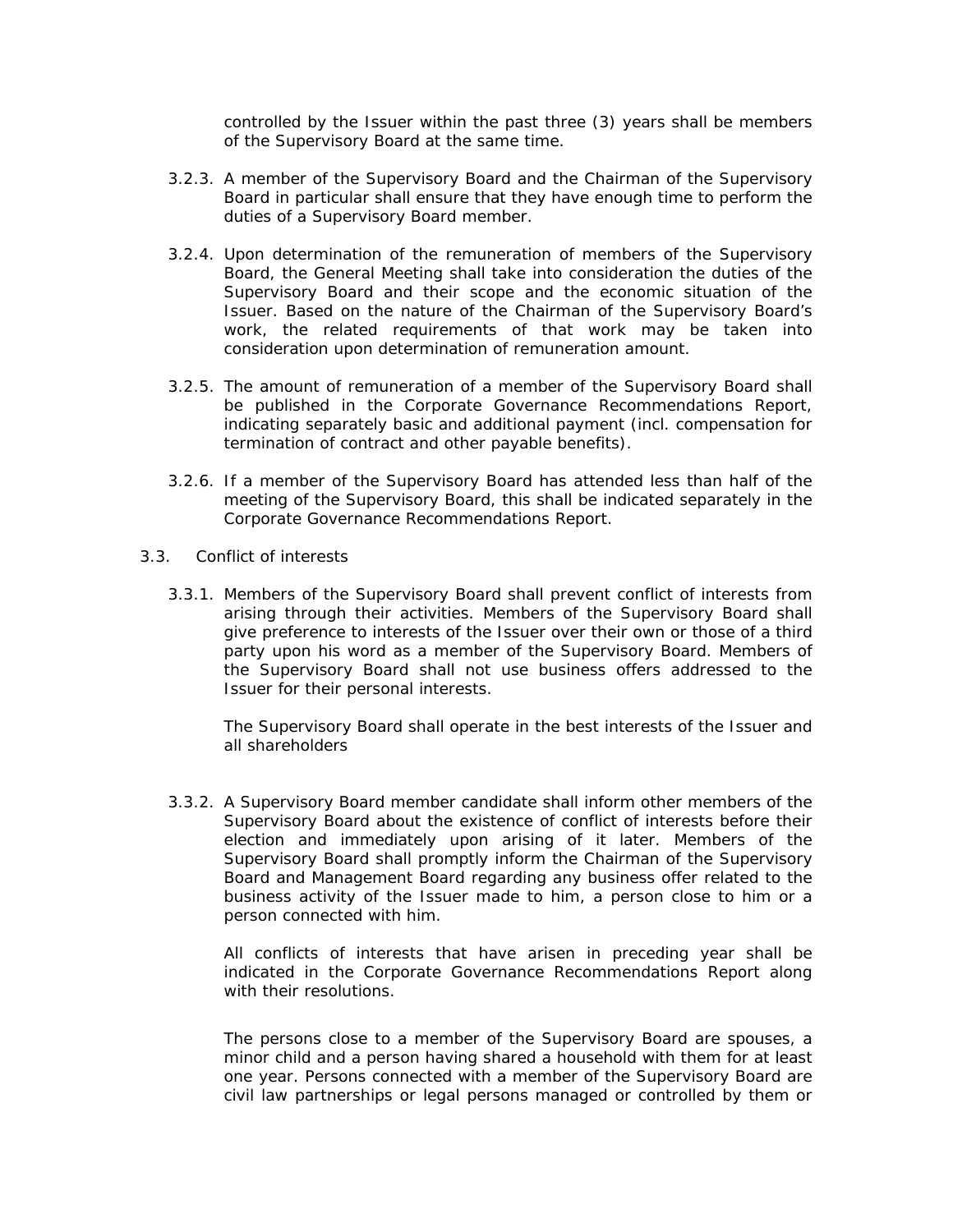persons close to them as well as the civil law partnerships or legal persons whose management is significantly influenced by them or person close to them or which is made for their benefit or the benefit of a person close to them and which economic interests are to a significant extent similar with their economic interests or the economic interests of a person close to them.

- 3.3.3. A member of the Supervisory Board shall resign or be removed if their conflict of interests is of material and permanent nature.
- 3.3.4. A member of the Supervisory Board shall strictly adhere to the prohibition of competition prescribed by the Commercial Code (*Commercial Code § 322)* and shall promptly inform other members of Supervisory Board of their intention to engage in an enterprise in the same field of activity as the Issuer.

### IV CO-OPERATION OF MANAGEMENT BOARD AND SUPERVISORY BOARD

4.1. Management Board and Supervisory Board shall co-operate closely for the purpose of better protection of Issuer's interests. The basis of this cooperation is first of all the open exchange of ideas between and within the Management Board and Supervisory Board.

The Management Board and Supervisory Board shall jointly develop plans and principles of activities and strategy of the Issuer.

The Management Board shall operate under strategic guidelines provided by the Supervisory Board and shall discuss its strategic management questions with the Supervisory Board regularly.

The Management Board and Supervisory Board shall disclose its respective division of tasks regarding the management of the Issuer to the extent not already provided in the articles of association. Upon changing the division of tasks they shall be publish the content of the change, the effect to the Issuer and the period of implementation.

4.2. The Management Board and the Supervisory Board shall jointly take steps to ensure that the mutual exchange of data shall be adequate and efficient.

The Management Board shall inform the Supervisory Board regularly of all material circumstances, which pertain to planning of the Issuer's activities, business activities, risks connected with its activities and management of those risks. The Management Board shall separately call attention to such changes in the business activities of the Issuer deviating from plans and purposes set formerly and indicate the reasons of such changes. The information shall be delivered promptly and shall cover all material circumstances.

The Supervisory Board shall specify the conditions for the delivery of information by the Management Board and its content. The Management Board shall send data necessary for the Supervisory Board decision-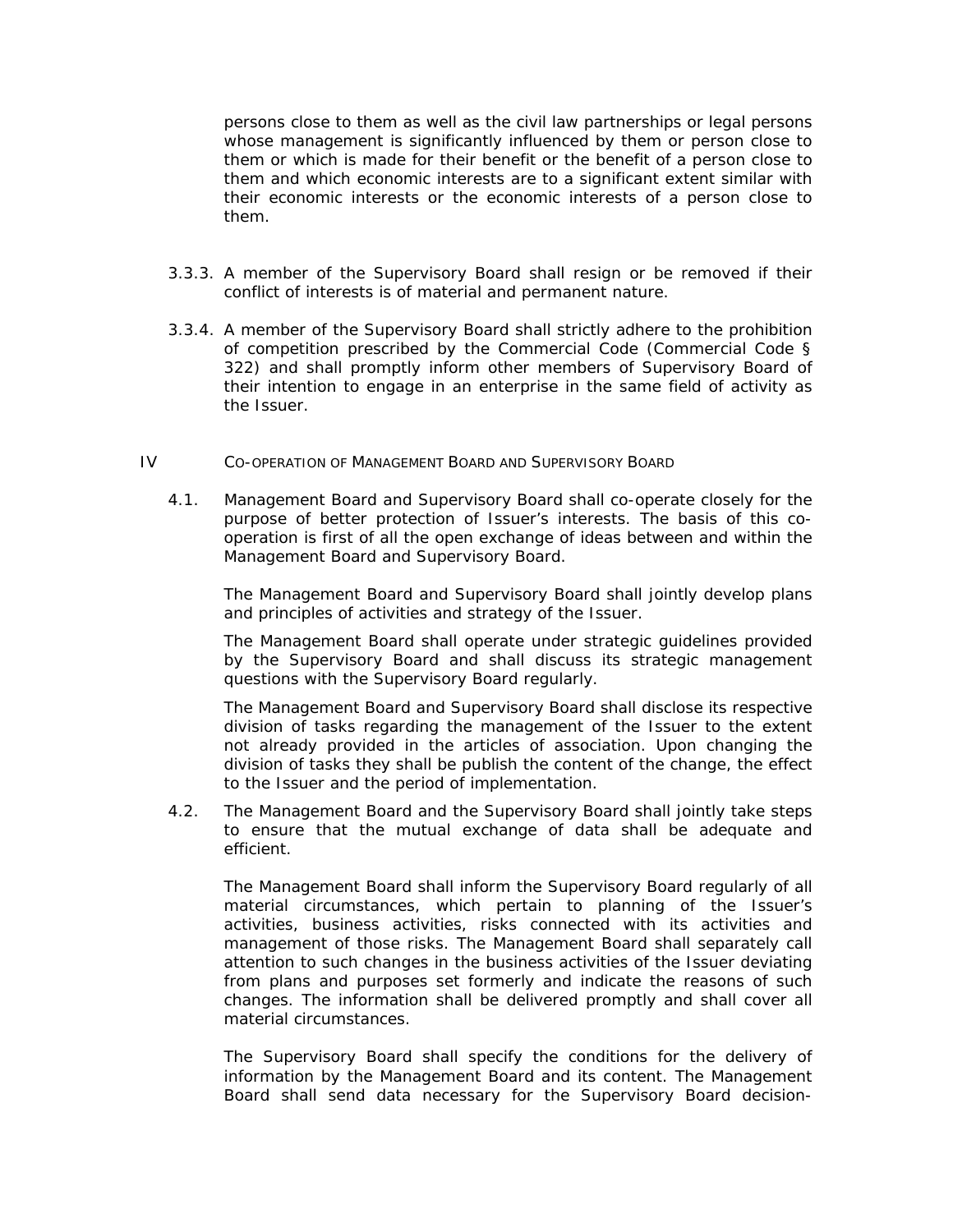making, including the annual accounts, the annual accounts of the consolidation group and the auditor's report to the Supervisory Board in sufficient time before the Supervisory Board meeting.

4.3. The Members of the Management Board and Supervisory Board shall observe the rules of confidentiality upon organization of the mutual exchange of data ensuring above all the control over the transfer of price sensitive information.

The Management Board shall also ensure the observance of the rules of confidentiality employees of the Issuer, who access such information

- V Publication of INFORMATION
	- 5.1. The Issuer shall treat all shareholders equally and shall notify all shareholders equally of material circumstances.

Upon notification of shareholders and investors the Issuer shall use proper information channels, including his own web site. The equal treatment of shareholders principle shall not affect the Issuer's right to delay publication of inside information and to deliver the unpublished inside information to persons entitled to receive it.

5.2. The web site of the Issuer shall be clear in structure and published information shall be easy to find. Published information shall also be available in English.

The Issuer shall publish the disclosure dates of information subject to disclosure throughout a year (including the annual report, interim reports and notice calling a general meeting) at the beginning of the fiscal year in a separate notice, called financial calendar. The Issuer shall also publish this notice on his web site.

- 5.3. On the Issuers web site the following shall be accessible to the shareholders:
	- report on Corporate Governance Recommendations
	- date, place, and agenda of the General Meeting and other information related to the General Meeting;
	- articles of association;
	- general strategy directions of the Issuer as approved by Supervisory Board;
	- membership of the Management Board and Supervisory Board;
	- information regarding the auditor;
	- annual report;
	- interim reports;
	- agreements between shareholders concerning concerted exercise of shareholders rights (if those are concluded and known to the Issuer);
	- other information, published on the basis of these Corporate Governance Recommendations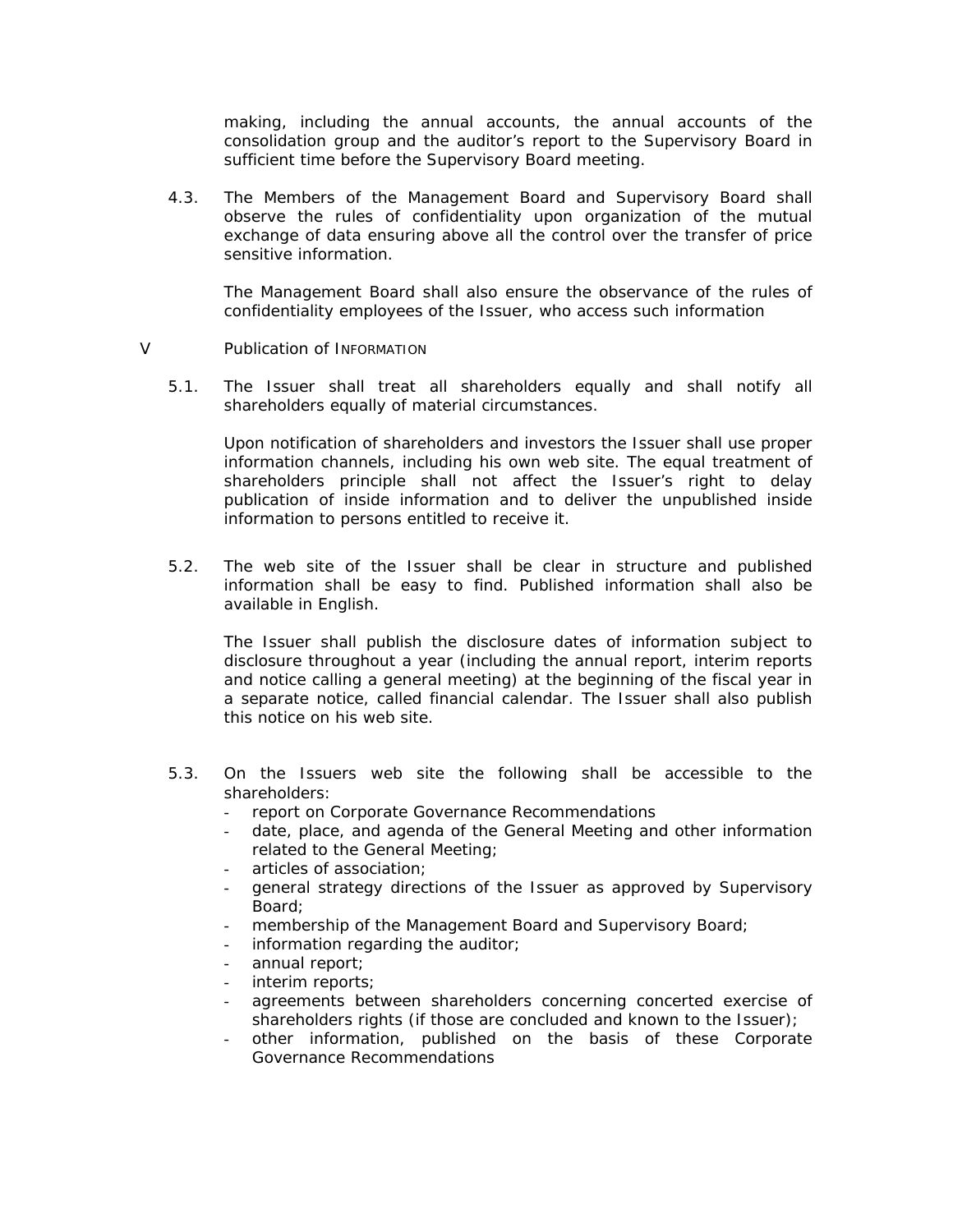5.4. The Management Board and the Supervisory Board shall describe the management practices of the Issuer including their compliance with these Corporate Governance Recommendations in the annual report presented to General Meeting. If the management of the Issuer deviates from the management structure described in these Corporate Governance Recommendations the Management Board and Supervisory Board shall justify the deviation.

 The Management Board and the Supervisory Board shall also describe in the report presented at the General Meeting any circumstances required under these Corporate Governance Recommendations.

Corporate Governance Recommendations shall be presented as separate chapter of management report.

5.5. If the Issuer notifies financial analysts or other persons of facts or estimates related to the Issuer, they shall also publish this information to shareholders the Issuer's website.

 Inside information disclosed at the General Meeting in response to questions presented by shareholders or other means and which has not been formerly disclosed shall be published by the Issuer immediately after holding of the General Meeting.

5.6. The Issuer shall organize the exchange of information with journalists and analyst after a careful consideration. The Issuer shall refrain from compromising the independence of the analyst or the Issuer's independence from analyst when communicating with analysts.

The Issuer shall disclose the dates and places of meetings with analysts and presentations and press conferences organized for analysts, investors or institutional investors on its website.

The Issuer shall not arrange meetings with analysts and presentations organized for investors directly before dates of publishing a financial report (interim reports, annual report).

- VI FINANCIAL REPORTING AND AUDIT
- 6.1. Reporting
	- 6.1.1. Issuers shall publish annually its annual report and within a fiscal year its interim reports.

The Management Board shall draw up annual accounts, which shall be audited by the auditor and the Supervisory Board. On meeting of the Supervisory board, where the annual account shall be reviewed the auditor of the Issuer shall participate upon invitation of the Supervisory Board. Members of the Management Board of the Issuer and other persons belonging to management shall leave the meeting during the auditor reports the most material conclusions of audit.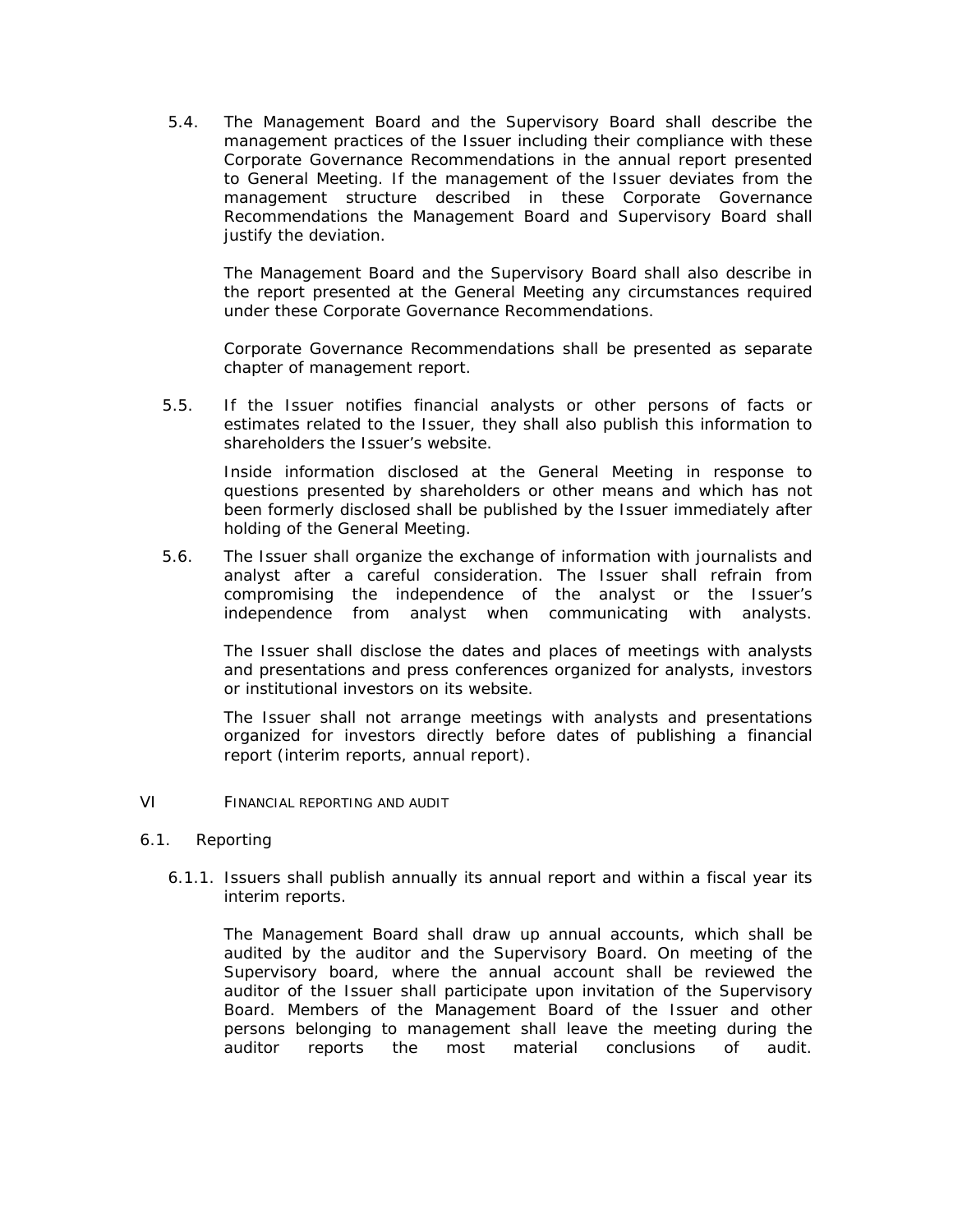The shareholders shall be presented the annual report signed by members of the Management Board and the Supervisory Board for examination. Together with annual report, the Supervisory Board shall make available to shareholders the written report concerning the annual report specified in § 333 subsection 1 of Commercial Code.

- 6.1.2. The Issuer shall publish an annex of the annual accounts including a list of companies not belonging to the Issuer's group, in which the holding of Issuer has significant importance to the Issuer. The Issuer shall disclose the business name, location, and size of the holding, area of activity, amount of share capital, and net profit or loss during the previous financial year of this company.
- 6.1.3. Annexes to the annual accounts shall be contain information regarding the connections of the Issuer with shareholders which are deemed to be connected persons pursuant to standards of international financial reporting provided for in sub section 17 (2) of the Accounting Act.
- 6.2. Election of the Auditor and Auditing of the Annual Accounts.
	- 6.2.1. Together with Notice Calling the General Meeting the Supervisory Board shall make available to shareholders information on a candidate for auditor, including information on their business connections specified below. If there is a desire to appoint an auditor who has audited Issuers reports on previous financial year the Supervisory Board shall pass judgment on their work.

Before the Supervisory Board presents a candidate of auditor for election in a General meeting, the Supervisory Board shall require from a candidate for auditor an overview of what kind of connection pertaining to work, economic connection or other connection possibly affecting the independence of the auditor exists between the auditor, its management body and the auditors in charge on one side and the Issuer and its management body on other side.

The Supervisory Board shall describe in its evaluation report to judgment of the auditors work *inter alia* the services (including advisory services) that the auditor has provided to the Issuer during the preceding year or shall provide during the next year. Also the remuneration the Issuer has paid or shall pay to the auditor shall be published.

If the Supervisory Board makes a proposal to elect a new auditor it shall justify to the General Meeting its reasons for terminating the contract with previous auditor.

6.2.2. Before entering a contract for auditing services with an auditor, the Management Board shall present the Supervisory Board with the draft contract for approval. In a contract to be concluded with an auditor, above all the auditor's functions, timetable and remuneration shall be agreed upon. The Issuer shall not conclude a contract, indicating that disclosure of remuneration payable for auditing is breach of contract.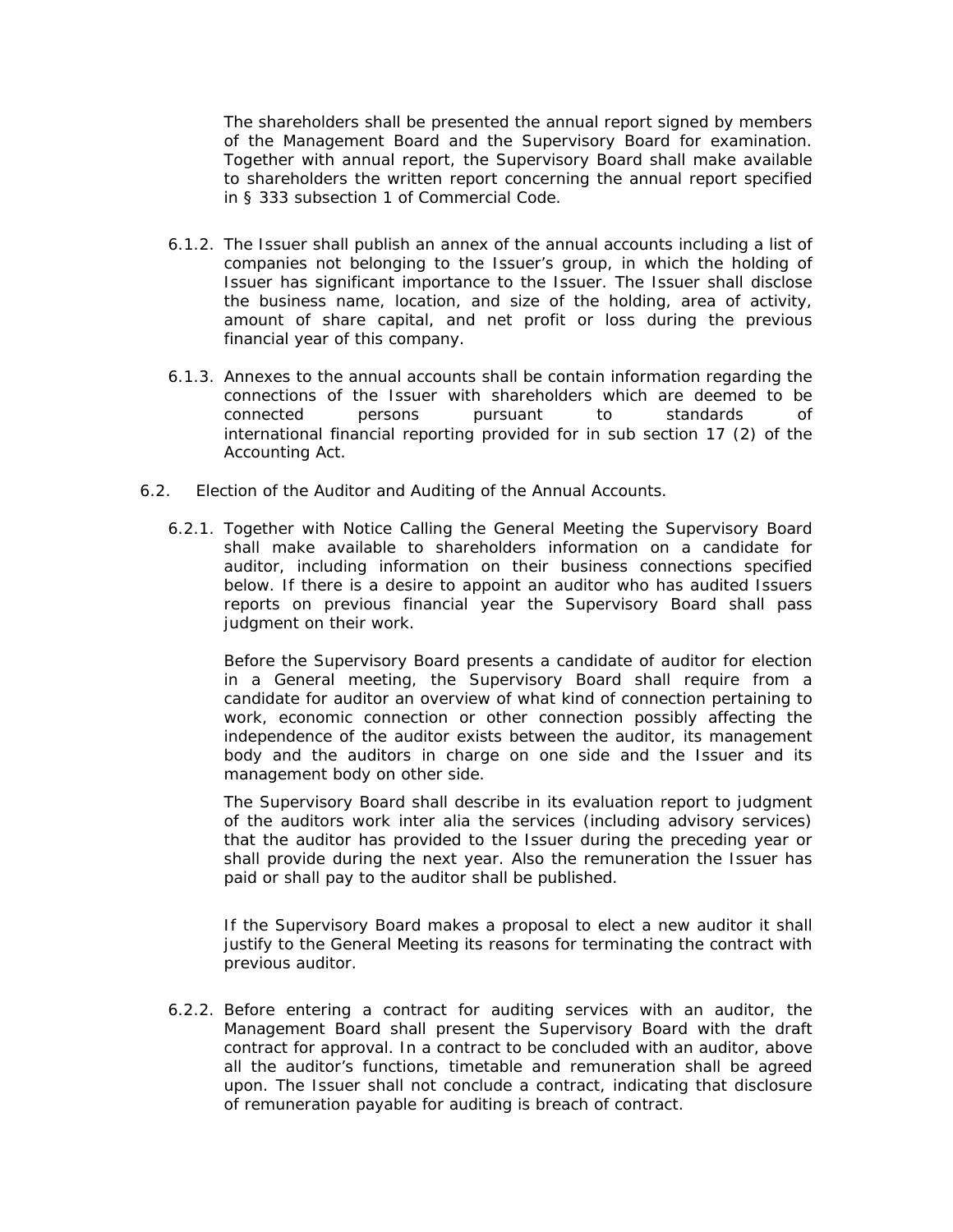Pursuant to the contract the auditor obliges to promptly inform the Chairman of the Supervisory Board of any danger to the independence or professionalism of their work that becomes evident during the course of their work, unless the danger is promptly eliminated.

Pursuant to the contract, the auditor shall oblige to promptly inform the Supervisory Board of any material circumstances that become known to them that may affect the work of the Supervisory Board and management of the Issuer.

The contract to be concluded with an auditor shall not in any manner hinder the auditor's evaluation of the Issuer's activities.

- 6.2.3. Upon organizing the rotation of auditors, the Issuer shall comply with guidelines of the Financial Supervision Authority from 24 September 2003, "Rotation of auditors of certain entities under state supervision."
- 6.2.4. Pursuant to the contract the auditor obliges to disclose to the Supervisory Board and at the General Meeting the facts, which become evident to them during the course of exercising of a regular audit, indicating noncompliance with the Corporate Governance Recommendations by the Management Board or the Supervisory Board. The Auditor shall prepare a memorandum to the Issuer regarding these facts along with the auditor's report. The auditor shall not reflect in the memorandum the facts that the Management Board has explained in the Corporate Governance Recommendations Report.
- 6.2.5. The General Meeting, Supervisory Board and Management Board shall enable auditor to carry out the auditing according to international auditing standards.
- 6.2.6. Upon introducing the findings of the audit to the Supervisory Board, the Auditor shall present *inter alia*:
	- an overview of the progress of the audit, co-operation with employees subject to the internal audit and the Management Board as well as important issues discussed with the Management Board and proposals which were not accepted by the Management Board on drawing up the annual report;
	- an overview of the independence of the auditor and the absence of conflict of interests during the audit;
	- an analysis of changes in shareholders' equity and circumstances not entered in the report subject to disclosure, yet having significant importance upon the understanding of the financial condition and performance of the Issuer;
	- their own opinion regarding one-off items, accounting policy used in book-keeping concerning them and the effect of it;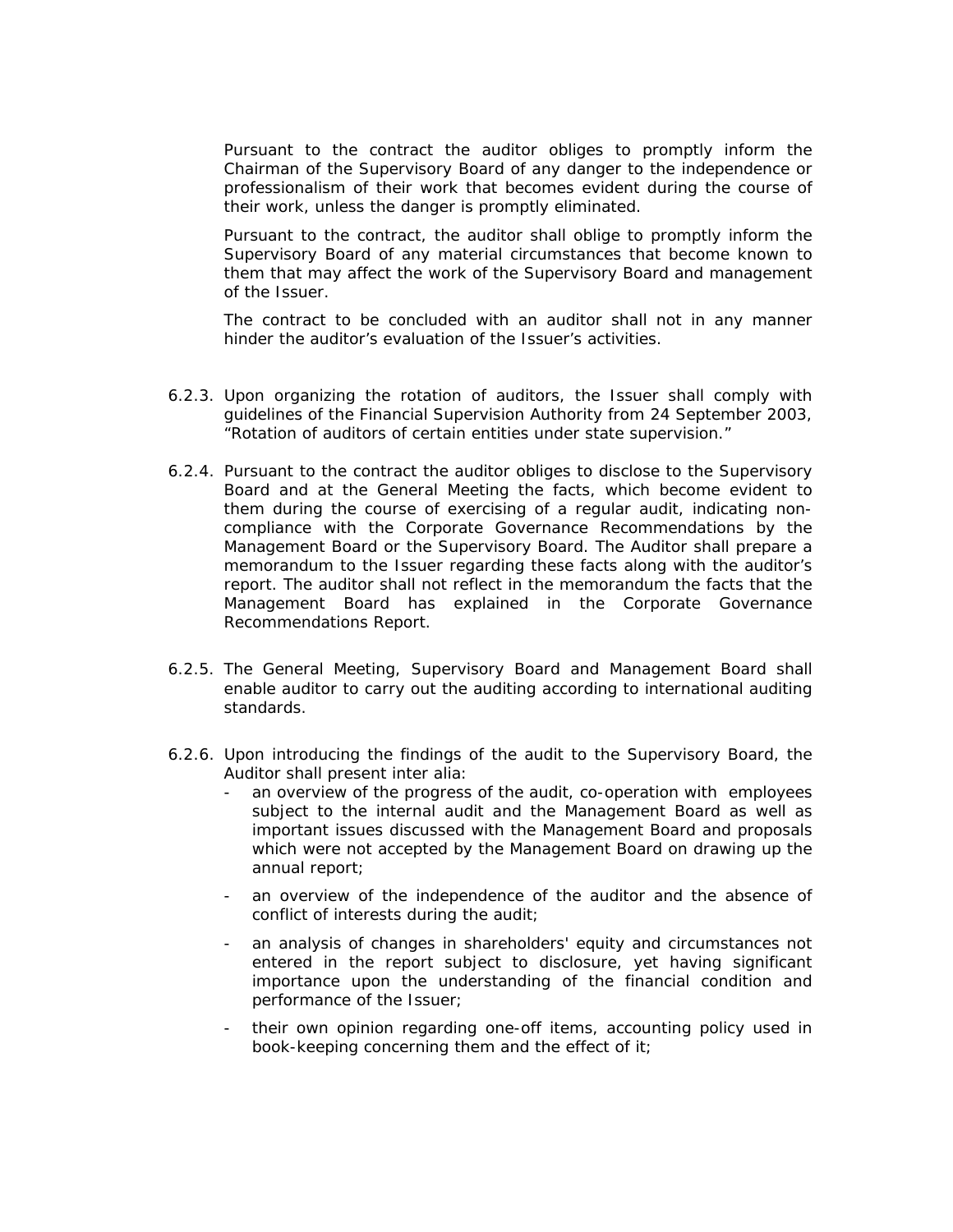- his or her own opinion regarding financial forecasts made and the quality of the budget.

The Auditor shall present an overview, analysis and opinion described above in writing to the Supervisory Board.